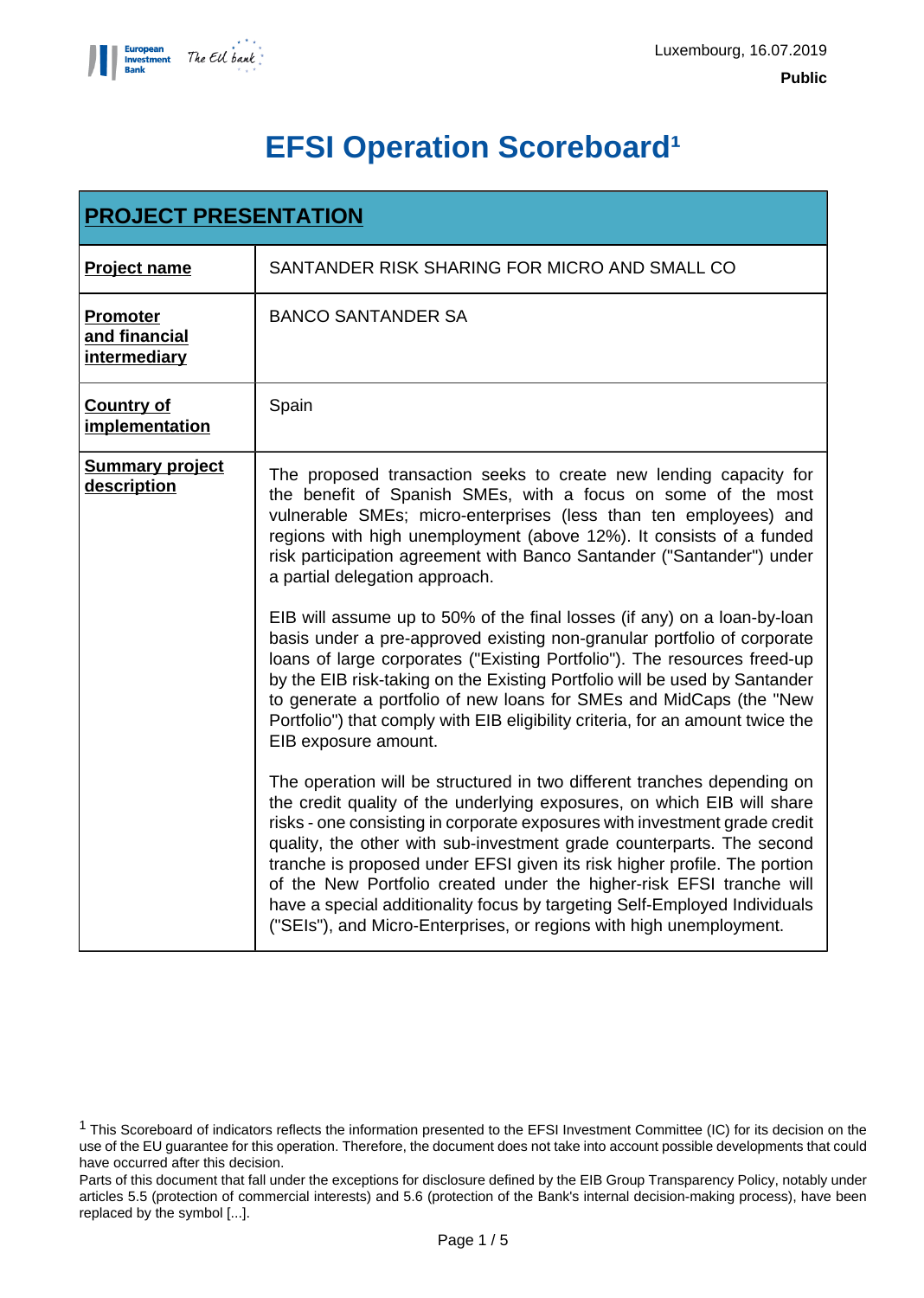

# **PROJECT PILLAR ASSESSMENT**

# **Pillar 1**

| <b>Contribution to EU policy</b>                                                             |         |
|----------------------------------------------------------------------------------------------|---------|
| <b>Cross-cutting objectives</b>                                                              |         |
| EIB Cohesion Priority Regions / Economic and Social Cohesion                                 | 30.00%  |
| <b>Climate Action</b>                                                                        | 2.00%   |
| <b>EFSI</b>                                                                                  |         |
| Contribution to EFSI                                                                         | 100.00% |
| EFSI: Financial support through the EIF and the EIB to entities having up to 3 000 employees |         |
| Provision of working capital and investment                                                  |         |

## **Pillar 2**

| Quality and soundness of the project                                                                 |               |  |
|------------------------------------------------------------------------------------------------------|---------------|--|
| 1. Capacity and soundness of the Intermediary and quality of the operating environment               | l I. <u>.</u> |  |
| 2. Increasing access to finance and improving financing conditions including for final beneficiaries | Ⅰ Ⅰ…          |  |
| 3. Employment                                                                                        | l I. <u>.</u> |  |

This pillar evaluates the quality and soundness of the operation. This pillar is composed of up to four indicators, as relevant, among which:

(i) "Growth" i.e. for example and where relevant the economic rate of return ('ERR'), which considers the project's socioeconomic costs and benefits, including its spillover effects;

(ii) "Promoter capabilities" i.e. the capacity of the promoter/intermediary to implement the project and create the expected impact at the [final] beneficiary level;

(iii) "Sustainability" i.e. environmental and social sustainability?;

(iv) "Employment" i.e. the project's direct employment effect;

(v) "Increasing access to finance and improving financing conditions including for final beneficiaries".

## **Pillar 3**

| <b>EIB Technical and financial contribution to the project</b> |       |  |
|----------------------------------------------------------------|-------|--|
| 1. Financial contribution                                      | -1000 |  |
| 2. Financial facilitation                                      | -1000 |  |

This pillar measures the EIB's particular contribution to the project and its financing scheme in the form of financial and non-financial benefits which go beyond what commercial players would normally be able to offer. This dimension of value added is assessed through up to three indicators:

(i) "Financial Contribution" i.e. improving the counterpart's funding terms compared to market sources of finance (interest rate reduction and/or longer lending tenor);

(ii) "Financial Facilitation" i.e. helping to attract private financiers (for example through positive signaling effects), promoting synergies in co-financing with other public sources of funds including National Promotional Banks or EU financial instruments;

(iii) "Technical Contribution and Advice" i.e. providing advice with a view to optimizing the financing package (financial structuring), or technical advisory services in the form of expert input / knowledge transfer - provided in-house by the EIB or in the form of assignments to external consultants - to facilitate the preparation or implementation of a project.

<sup>2</sup> For additional information on the EIB's assessment of the project's environmental and social aspects, please refer to the project's Environmental and Social Data Sheet (ESDS) published on the EIB website.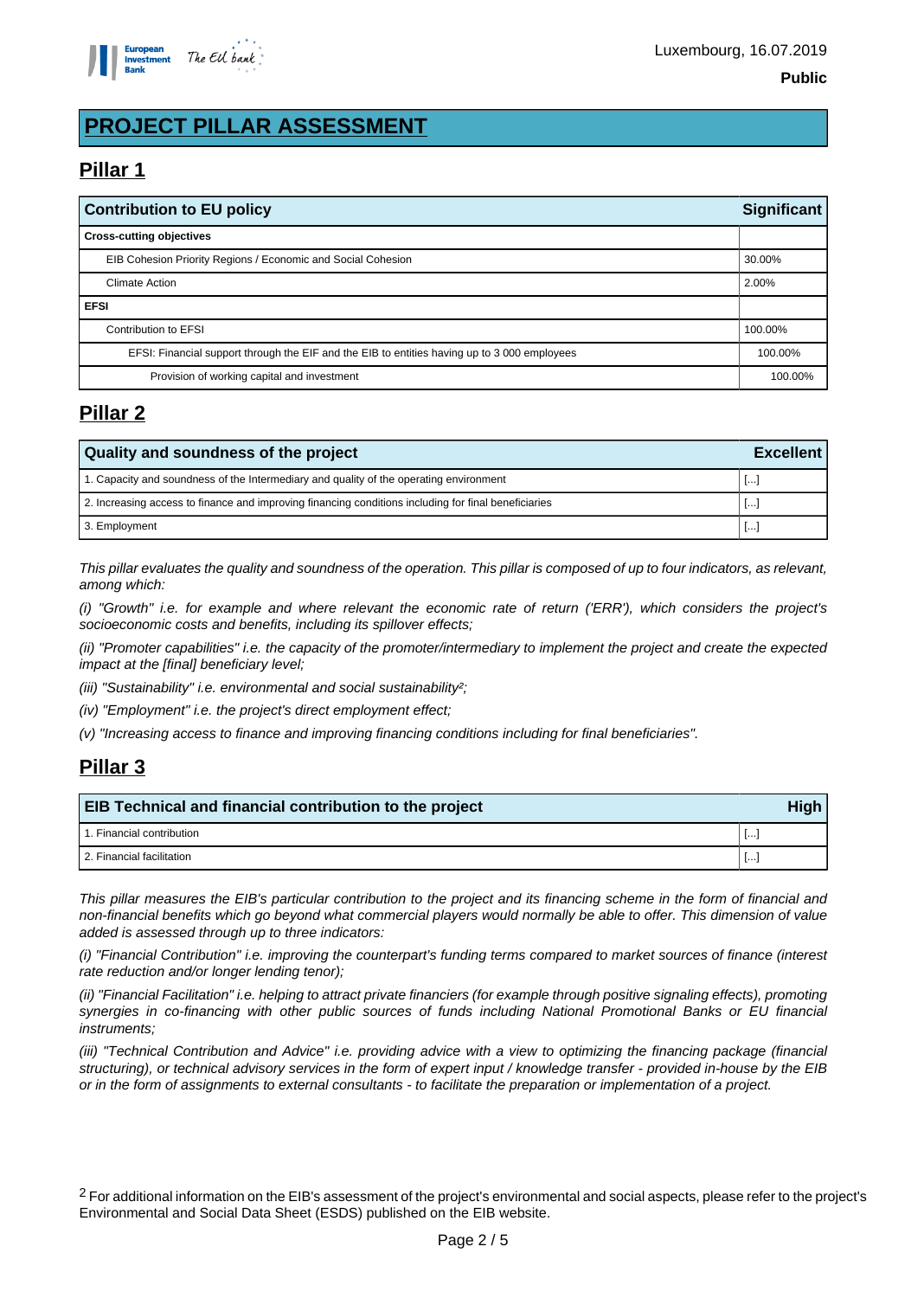

## **Pillar 4 - Complementary indicators**

#### **Additionality**

The operation contributes to the EFSI objective to support SMEs and Midcaps by enabling additional risk-bearing capacity of the promoter and increasing access to finance for SEIs, Micro-Enterprises or SMEs and Midcaps in Spain. Equally the operation will address the objective of supporting less-developed regions and transition regions as up to 30% of the operation is expected to be deployed in Cohesion regions. The operation will thus also contribute to the Union priorities on convergence and social cohesion, helping reduce regional disparities by supporting investment.

The operation addresses an existing market failure in respect of financing Spanish SEIs, Micro-Enterprises, SMEs and Midcaps, which experience lasting difficulties in accessing long-term finance, in a country structurally dominated by SMEs and in which the current and traditional banking financial offer focuses mostly on short-term lending with strict requirements. SMEs and Midcaps are key for growth creation and employment but, as smaller players, they have greater difficulty in accessing financing sources. Although access to finance and financing conditions have improved in Spain, SMEs and Midcaps still mention access to finance as a barrier to growth. The financing will allow the SEIs, SMEs and Midcaps to address the sub-optimal investment situation they are facing and proceed with investments that would either be postponed or not realized at all.

Thanks to EFSI, the EIB will support the investments of eligible SME/Midcap beneficiaries across a variety of regions and sectors, hence contributing to sustainable growth and job creation in Spain. This guarantee, provided by the EIB under EFSI, will allow the promoter to create a new loan portfolio to the benefit of new SEIs, SMEs and Midcaps. The EIB would not be able to provide such type of financing support during the period in which the EU guarantee can be used, or not to the same extent, without EFSI.

The operation is expected to qualify as EIB Special Activities, mainly due to the underlying risk of the guaranteed portfolio of loans. The operation will release significant additional private sector financing, as it enables the promoter to increase its own financing capacity to SEIs, SMEs and Midcaps, which will in turn invest further own resources for necessary investments in their businesses.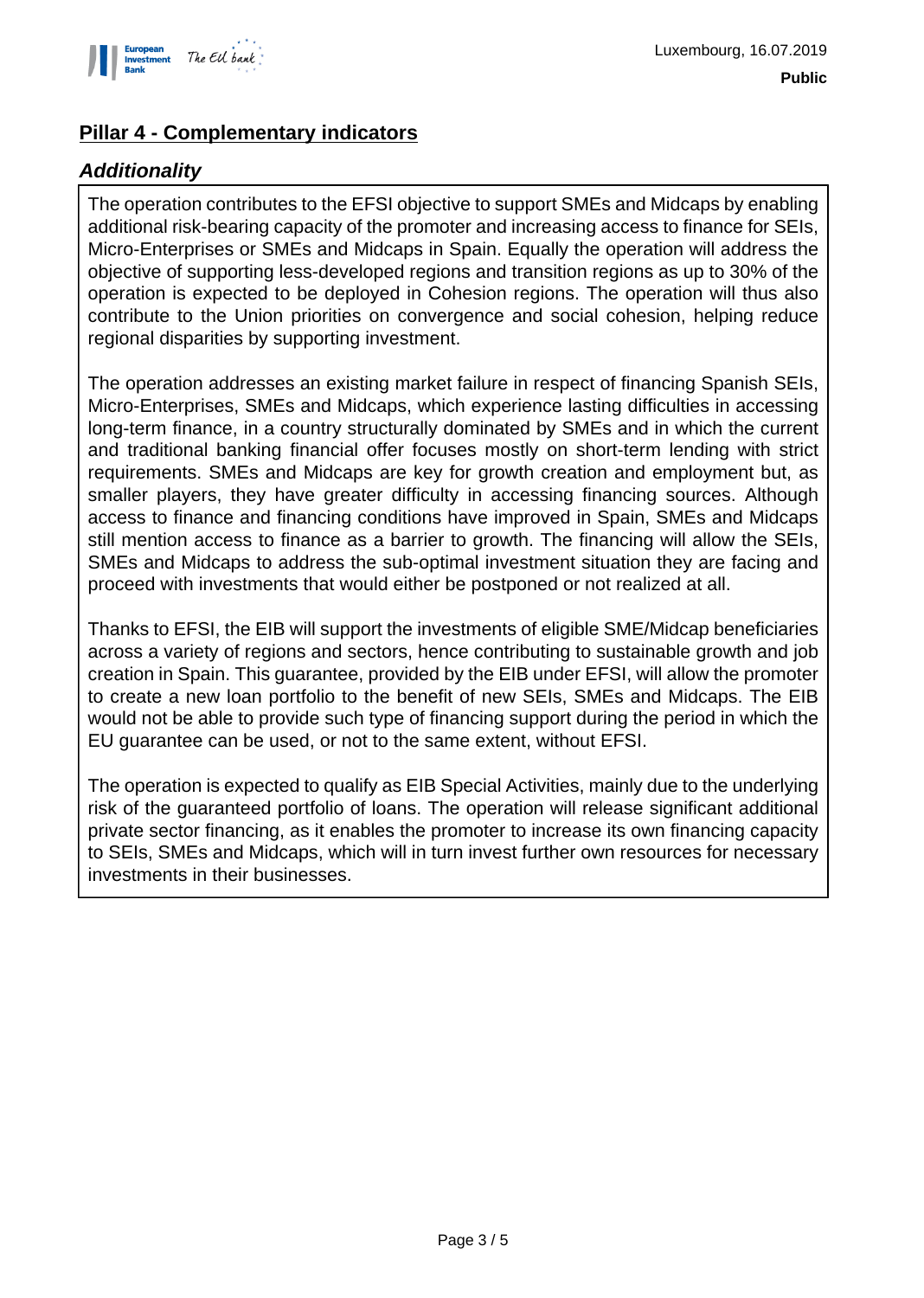#### **Set of indicators related to the macroeconomic environment**

#### **Spain - Economic environment**

#### **Economic Performance**

|                                                                                  | <b>ES</b><br>2017 | <b>EU</b><br>2017 | <b>US</b><br>2017 | <b>ES</b><br>2001-2007 |
|----------------------------------------------------------------------------------|-------------------|-------------------|-------------------|------------------------|
| GDP per capita (EUR, PPS)                                                        | 27,719.23         | 29,996.06         | 43,470.37         | 28,708.26              |
| GDP growth (%)                                                                   | 2.97              | 2.43              | 2.21              | 3.55                   |
| Potential GDP growth (%)                                                         | 1.04              | 1.56              | 2.02              | 3.57                   |
| Output gap (% of potential GDP)                                                  | $-0.35$           | 0.08              | 0.03              | 2.68                   |
| Unemployment Rate (%)                                                            | 16.50             | 7.30              | 4.10              | 9.98                   |
| Unemployment Rate (%) - Y/Y change (% points)                                    | $-2.00$           | $-0.89$           | $-0.60$           | $-0.34$                |
| Bank-interest rates to non-financial corporations (%)                            | 1.56              | 1.33              | 2.37              | 3.78                   |
| Bank-interest rates to non-financial corporations (%) - Y/Y<br>change (% points) | 0.00              | $-0.04$           | 0.39              | $-0.04$                |
| Investment rate (GFCF as % of GDP) - Total                                       | 20.48             | 20.16             | 20.45             | 28.71                  |
| Investment rate (GFCF as % of GDP) - Public                                      | 1.97              | 2.73              | 3.30              | 4.14                   |
| Investment rate (GFCF as % of GDP) - Private                                     | 18.51             | 17.42             | 17.15             | 24.57                  |

#### **SME/midcap**

|                                                       | 2013         | 2014         | 2015         | 2016         | EU (latest<br>available) |
|-------------------------------------------------------|--------------|--------------|--------------|--------------|--------------------------|
| Share of SMEs with Access to Finance Difficulties (%) | 44.50        | 46.51        | 32.74        | 28.32        | 20.90                    |
| Availability of Private equity (Thousand euro)        | 2,069,945.84 | 2,130,456.97 | 2,178,023.83 | 3,809,023.61 | 50,091,573.98            |
| Availability of Venture Capital (Thousand euro)       | 170.470.06   | 205.043.98   | 346.570.67   | 405.794.00   | 4,035,807.28             |

- Country average for "GDP per capita (EUR, PPS)" is calculated in real terms

- EU value for "Bank-interest rates to non-financial cooperations" corresponds to Euro Area average; Country average is the simple average between 2003 and 2007

- The EU value is displayed as the value in the year that corresponds to the latest value of the indicator in a particular country